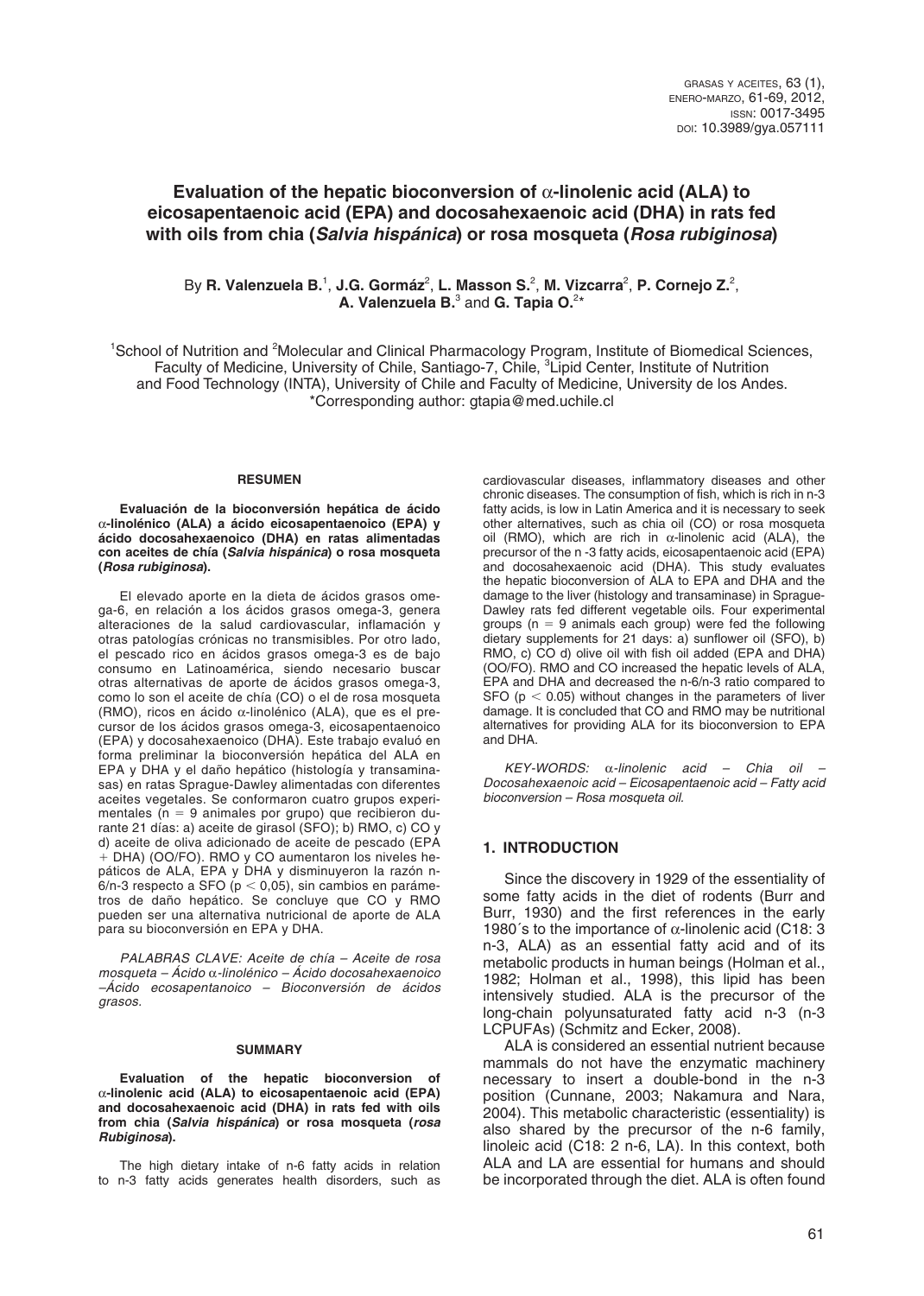in low proportions in the majority of vegetable oils, being present in significant amounts in oils such as linseed, rape seed and canola. LA is present in significant proportions (up to 30-60%) in almost all vegetable oils, especially in those oils (or seeds) of high human and animal consumption, such as sunflower, corn and soybean oils (Kamal-Eldin and Andersson, 1997).

Within n-3 LCPUFAs, the most important for human health are eicosapentaenoic acid (C20: 5, n-3, EPA) and docosahexaenoic acid (C22: 6 n-3, DHA). Both EPA and DHA are involved in multiple functions in the human body by playing a central role in the physiology and normal development of individuals from their early embrionary life to the elderly (Li and Hu, 2009; Harris, 2009; Picq *et al*., 2010). Thus, DHA is crucial during fetal and postnatal neurogenesis (Haggarty, 2010), playing an important role in cognitive and visual development (Hoffman *et al*., 2009). Today, DHA supplementation is encouraged during pregnancy and lactation (Valenzuela et al., 2006; Valenzuela, 2009; Muhlhausler *et al*., 2010). Similarly, the antiinflammatory and anticoagulant properties of EPA, have led to suggest that this fatty acid could be used as part of treatments associated with chronic cardiovascular diseases (Kanai *et al*., 2011). In this sense, EPA and DHA have been associated with multiple positive health effects (Fetterman and Zdanowicz, 2009), leading to the proposal of its use for the prevention of non transmissible chronic diseases (Kim *et al*., 2010).

Humans can incorporate n-3 (EPA and DHA) and the n-6 LCPUFA arachidonic acid (C20:4 n-6, AA) into tissues either by direct consumption or through the bioconversion of the precursors ALA and LA, respectively, provided by the diet (Brenner, 2003). As the consumption of preformed n-3 LCPUFAs is usually low in the Latin America population, its contribution tends to come mainly from the bioconversion of ALA (Cunnane, 2003). However, the efficiency of this metabolic pathway varies greatly in humans, and is subject to variables such as physiological status, age and diet, among others (Gormaz *et al*., 2010). The balance between the n-3 and n-6 fatty acids is one of the most influential factors in the biological response of these fatty acids, since both ALA and LA may compete for the same biosynthetic pathway for the synthesis of their respective LCPUFAs (Cunnane, 2003, Araya *et al*., 2010).

The western diet usually provides much larger quantities of n-6 than n-3 fatty acids, which leads to n-6/n-3 ratios of up to 20:1 (w/w) in some populations (Simopoulos, 2008). Current nutritional recommendations suggest a maximum ratio of 5:1 (w/w) and an optimal recommended ratio of 1:1 (w/w) (Molendi-Coste, *et al*., 2011). This imbalance has generated the need to seek new sources of the n-3 precursor ALA from accessible vegetable oils which show no contraindications frequently associated with marine sources of n -3 LCPUFA (availability, price and palatability) (Simopoulos, 2008). Within the non-traditional sources of ALA are chia (*Salvia hispánica*) and rosa mosqueta (*Rosa rubiginosa*) oils which have a high concentration of ALA (close to 60 and 30%, respectively) and n-6/n-3 ratios of 0.7 and 2.5 respectively, which make these oils good sources of the precursor ALA for the formation of n-3 LCPUFAs. Current research on chia (seeds and oil) has demonstrated beneficial effects which improve insulin resistance in dislipidemic obese rats (Chicco *et al.,* 2009), cardioand hepatic protective actions in obese rats (Poudyal *et al.*, 2011) and antitumoral effects in mice (Espada *et al*., 2007). Rosa mosqueta oil has been characterized for its antioxidant contents (Franco *et al* ., 2007) and its benefitial effects in some dermatological diseases (Valladares, *et al*., 1986).

Innovative dietary sources of ALA as a precursor for the endogenous biosynthesis of EPA and DHA, require bioavailability studies able to show that a moderate incorporation of ALA into the diet with proper n-6/n-3 ratios does not cause metabolic alterations. Rodents share with humans the capacity to form n-3 LCPUFAs from ALA (Nakamura and Nara, 2004) and therefore are good models for studying ALA – n-3 LCPUFA bioconversion. The aim of this study was to evaluate the biosynthesis of EPA and DHA in rats fed with diets containing chia and rosa mosqueta oils as sources of ALA precursor.

## **2. MATERIAL AND METHODS**

## **2.1. Materials**

The components for the elaboration of the diets were locally purchased. The kits for the determination of transaminases activity: aspartate transaminase (AST) and alanine transaminase (ALT) were purchased from Biosource International (Camarillo, CA, USA). Zolazepam chlorhydrate, tiletamine chlorhydrate and Zoletil 50, used for the anesthesia of the animals were obtained from Virbac S.A. (Carros, France). Materials for histology (phosphate-buffered formalin, paraffin, hematoxylineosin) and solvents and reagents were obtained from Merck Química Chilena (Santiago, Chile). Fatty acid standards for gas-chromatography and reagents for fatty acid methyl ester derivative preparation were obtained from Sigma Chemical (St. Louis, MO, USA). The mixture of fatty acids used as standard was obtained from Nu-Check Prep. (Elysian, MN, USA).

## **2.2. Animals and Diets**

Thirty-six male Sprague-Dawley rats, weighing 89.5  $\pm$  6.05 g, (Institute of Biomedical Sciences, Faculty of Medicine, University of Chile), were randomly assigned to one of four groups (nine per group) and had free access to the experimental diets. The animals in each group were fed an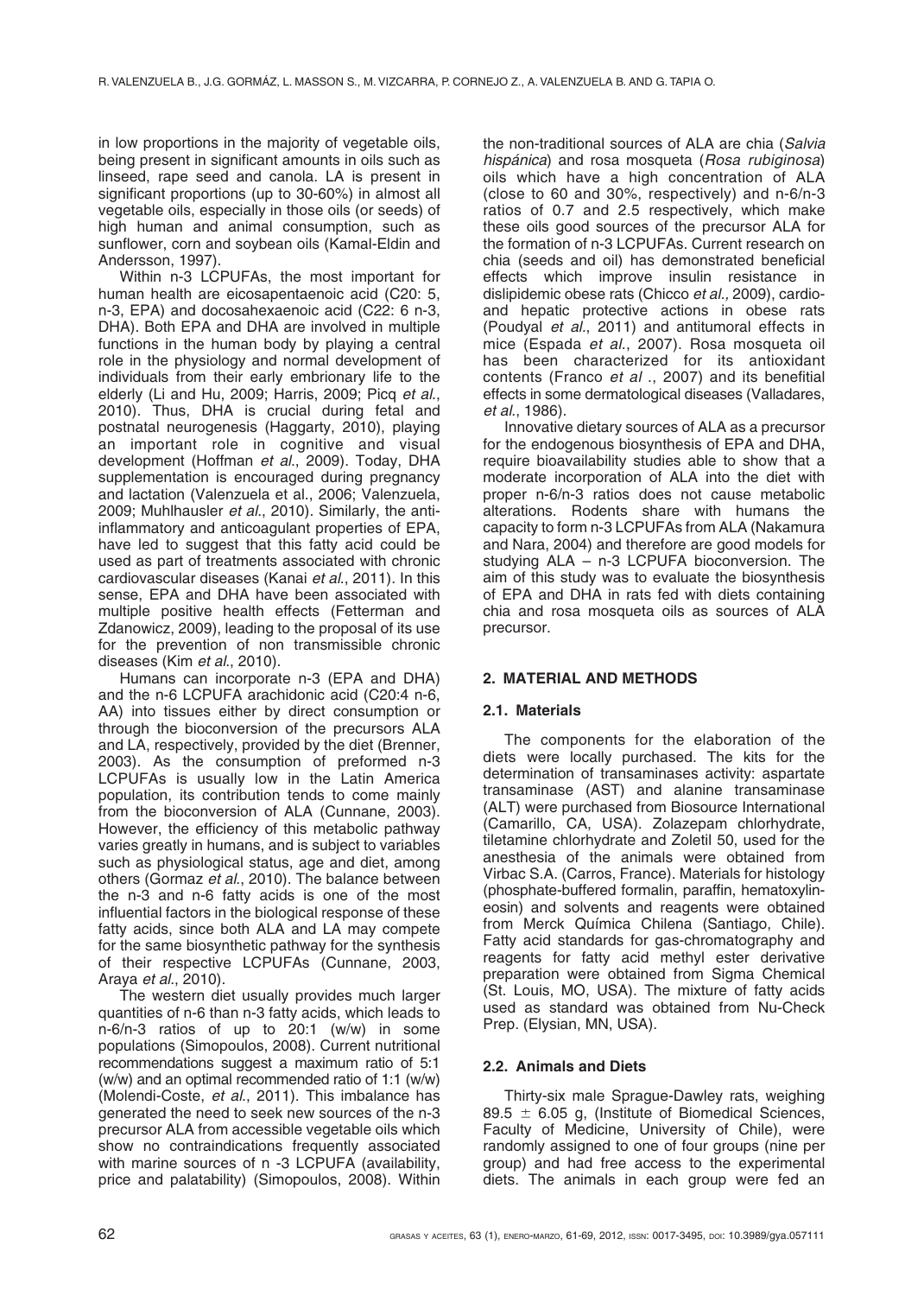isocaloric diet (20% protein, 10% fat and 70% carbohydrates), supplemented with micronutrients according to the nutritional requirements of Sprague-Dawley rats (Molendi-Coste *et al.*, 2011, Orellana, *et al*., 2002). The fat composition of each diet was: sunflower oil (SFO), rosa mosqueta oil (RMO), chia oil (CO) and a mixture of olive oil and fish oil (90% and 10% w/w, respectively) (OO/FO). The nutritional composition and the fatty acid contents of the experimental diets is shown in Table 1. The dietary intervention was performed for 21 days. Animals were free to eat the diets and drink the water. Food intake and body weight was monitored daily . At the end of the experimental period and after 8 hours of fasting the rats were anaesthetized. Blood samples were obtained by cardiac puncture and serum was separated for the determination of AST and ALT transaminase activity. Liver samples were taken and frozen in liquid nitrogen (-190 °C) for further fatty acid analysis, or fixed in phosphatebuffered formalin, embedded in paraffin and stained with hematoxylin-eosin for morphology assessment. Experimental animal protocols and procedures complied with the Guide for the Care and Use of Laboratory Animals (National Academy of Sciences, 2011).

## **2.3. Assessment of liver injury**

Serum AST and ALT activities were measured using specific commercial kits and expressed as U/l. Liver morphology assessment was carried out in tissue samples sliced from paraffin blocks, stained with hematoxylin-eosin and evaluated by a pathologist (double blind assay) in order to determine hepatocellular necrosis and score for liver damage.

## **2.4. Fatty acid analysis**

Fatty acid analyses of both diets and liver samples were performed by gas-liquid chromatography (GLC). Samples were assessed for lipid extraction according to Bligh and Dyer (Bligh and Dyer, 1959) and transformed into fatty acid methyl esters (FAME) with methanolic boron trifluoride (12% methanolic solution) according to Firestone (Firestone, 1997), and stored at –20 °C until analysis. The GLC of FAME was performed using Hewlett-Packard equipment (model 6890A), with a capillary column (Agilen HP-88, 60m  $\times$  0.25mm; I.D. 0.25 mm) and flame ionization detector for FAME detection. Hydrogen was the carrier gas. The retention times of FAME were compared to a standard mixture (Nu-Check Prep). C23:0 was used as internal standard. Fatty acids were expressed as g/100g liver.

## **2.5. Statistical analysis**

The statistical analysis was performed using the GraphPad Prism 5.0 software (GraphPad Software, Inc. San Diego, USA). The Values shown represent the mean  $\pm$  SEM for the number of separate experiments indicated. Statistical significance of differences between mean values was assessed by a one-way ANOVA and the Newman-Keuls test. A  $p$ - value of  $< 0.05$  was considered significant.

| Values expressed are for 100 g of diet |            |            |           |       |
|----------------------------------------|------------|------------|-----------|-------|
|                                        | <b>SFO</b> | <b>RMO</b> | <b>CO</b> | OO/FO |
| Energy (kcal)                          | 310        | 310        | 310       | 310   |
| Protein (g)                            | 19.6       | 19.6       | 19.6      | 19.6  |
| Carbohydrate (g)                       | 36.5       | 36.5       | 36.5      | 36.5  |
| Fat $(g)$                              | 9.6        | 9.6        | 9.6       | 9.6   |
| SAFA (g)                               | 0.9        | 0.6        | 0.9       | 0.9   |
| MUFA (g)                               | 1.3        | 1.6        | 0.6       | 6.3   |
| Oleic acid (g)                         | 1.0        | 1.5        | 0.5       | 6.2   |
| PUFA(g)                                | 7.4        | 7.8        | 8.5       | 2.8   |
| Total n-6 PUFA (g)                     | 7.3        | 4.4        | 2.1       | 0.8   |
| Linoleic acid (g)                      | 7.2        | 4.2        | 2.0       | 0.7   |
| Total n-3 PUFA (g)                     | 0.1        | 3.4        | 6.4       | 2.1   |
| $\alpha$ -linolenic acid (g)           | 0.1        | 3.3        | 6.3       | 0.1   |
| $EPA$ (g)                              | 0.0        | 0.0        | 0.0       | 1.0   |
| DHA(g)                                 | 0.0        | 0.0        | 0.0       | 1.0   |
| n-6/n-3 PUFA ratio                     | 77         | 1.3        | 0.3       | 0.4   |

Table 1 **Nutritional composition of the different diets.** 

s(SFO), sunflower oil; (RMO), rosa mosqueta oil; (CO), chia oil; (OO/FO) olive oil/ fish oil.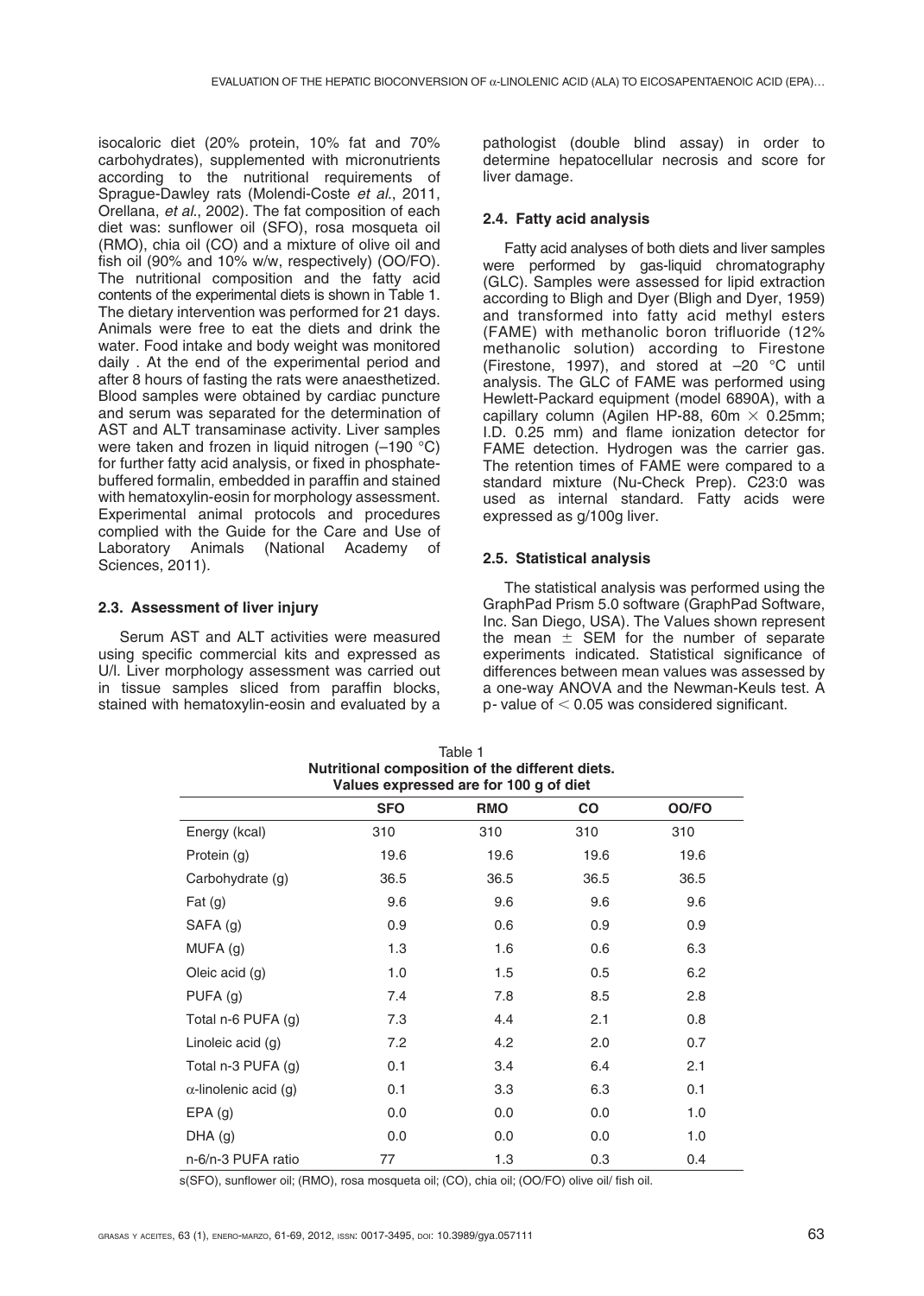### **3. RESULTS**

### **3.1. Weight increase and food intake**

There were no significant differences in the initial and final weight or in the food intake of all animal groups during the 21 days of intervention (Table 2). No significant differences in average tissue weights (liver, kidney, spleen and brain) among all groups were observed (data not shown). There were no mortalities during the study.

### **3.2. Assessment of liver damage: serum transaminase levels and histology**

All experimental groups showed a normal enzymatic activity for AST and ALT. Only the RMO group showed significantly higher levels for ALT, although no indication of damage was observed (Fig. 1). Liver histology for each experimental group showed normal tissue histo-architecture, reflecting good preservation of the tissue, without signs of inflammation, apoptosis and/or necrosis (Fig. 2). Transaminase analysis and liver histology of the different groups indicated that the different oilsupplemented diets do not create disturbance or damage in liver physiology.

### **3.3. Hepatic fatty acid content**

Table III shows the fatty acid composition of the hepatic samples. No significant differences were observed in the content of total and saturated fatty acid (SAFA) in all groups. The total monounsaturated fatty acid (MUFA) content was significantly higher in the OO/FO group, with oleic acid as the most relevant fatty acid. The total PUFA content was significantly reduced in RMO, CO and OO/FO groups when compared to the SFO group. However, groups RMO and CO showed higher total PUFA values than the OO/FO group. The n-6 PUFAs were reduced in the RMO, CO and OO/FO groups when compared to SFO. However, the RMO group showed higher values for n-6 PUFA than CO and OO/FO. Compared to SFO, AL and AA were significantly reduced in the RMO, CO and OO/FO groups. n-3 PUFAs were significantly higher in the RMO, CO and OO/FO groups compared to SFO group, with the CO group showing the highest n-3 PUFA values. The CO group showed the highest



Effect of the different diets on the serum activity of: (A) AST and (B) ALT. (SFO), sunflower oil; (RMO), rosa mosqueta oil; (CO), chia oil; (OO/FO) olive oil/fish oil. Values represent the means  $\pm$  SEM for n = 9 rats/experimental group. Statistical significance; <sup>a</sup>: significantly different from SFO; Statistical significance; <sup>a</sup>: significantly different from SFO;<br><sup>b</sup>: significantly different from RMO; <sup>c</sup>: significantly different from CO;  $d$ : significantly different from OO/FO;  $p < 0.05$ ; one-way ANOVA and Newman-Keuls test.



Figure 2 Hepatic histology of samples from each experimental group (20x). Representative liver sections from (A) (SFO), sunflower oil; (B) (RMO), rosa mosqueta oil; (C) (CO), chia oil; (D) (OO/FO) olive oil/ fish oil.

| Table 2                                                          |  |
|------------------------------------------------------------------|--|
| Weight gain and food intake of the different experimental groups |  |

| <b>Parameter</b>   | <b>SFO</b>       | <b>RMO</b>       | <b>CO</b>        | OO/FO            |
|--------------------|------------------|------------------|------------------|------------------|
| Initial weight (g) | $88.44 \pm 2.09$ | $86.44 \pm 1.77$ | $88.89 \pm 2.34$ | $88.44 \pm 1.43$ |
| Final weight (g)   | $222.3 \pm 6.39$ | $216.4 \pm 5.40$ | $219.7 \pm 8.70$ | $218.0 \pm 4.58$ |
| Initial intake (g) | $4.8 \pm 0.3$    | $5.1 \pm 0.6$    | $4.9 \pm 0.8$    | $4.8 \pm 0.7$    |
| Final intake (g)   | $17.3 \pm 0.9$   | $17.1 \pm 0.6$   | $16.5 \pm 1.1$   | $16.9 \pm 0.9$   |

(SFO), sunflower oil; (RMO), rosa mosqueta oil; (CO), chia oil; (OO/FO) olive oil/ fish oil.

Values represent the mean  $\pm$  SEM for n = 9 rats/experimental group. No significant differences were observed for the different groups.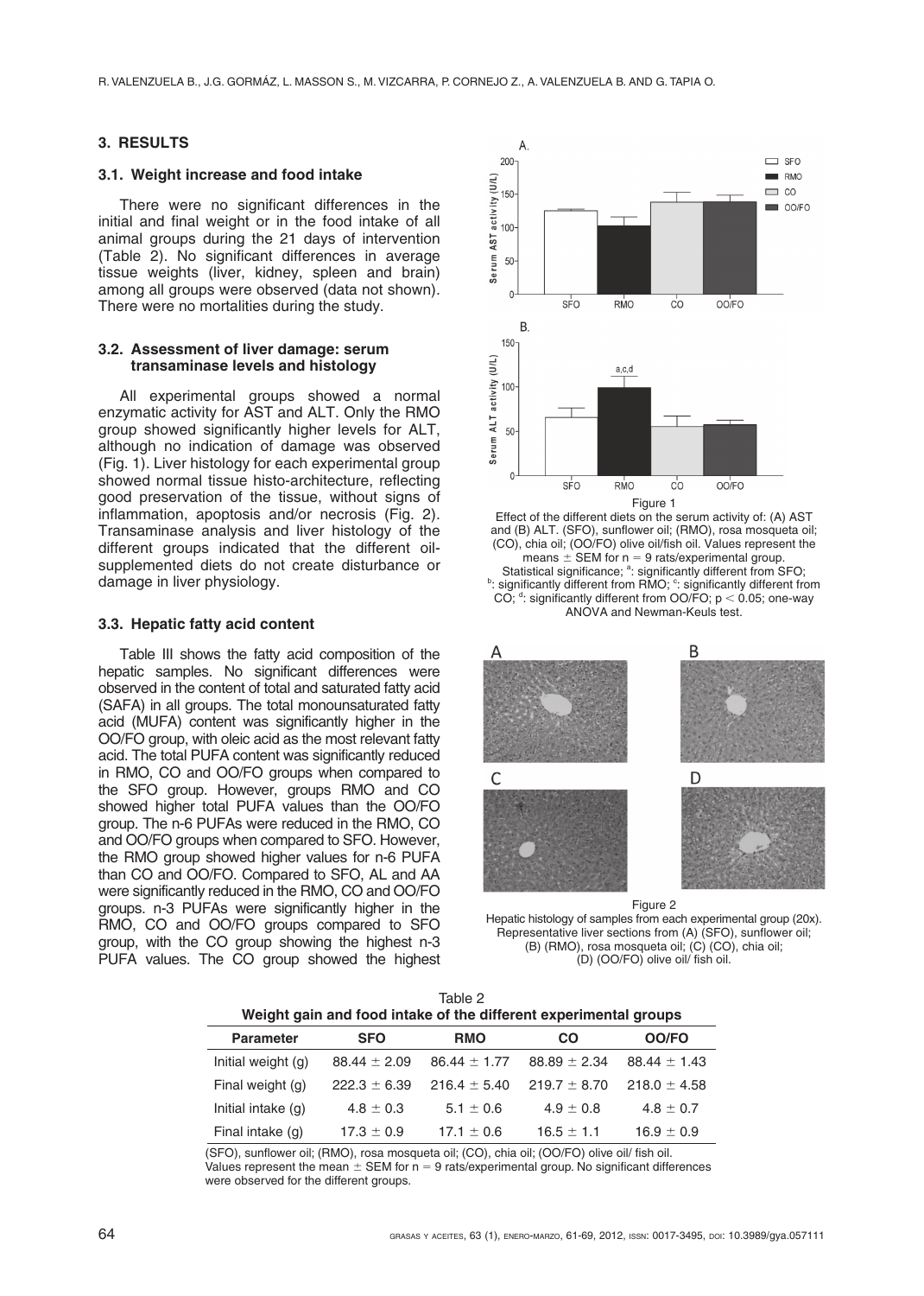| Fatty acid composition of the liver samples obtained from the different experimental groups |                                |                                 |                                |                                    |
|---------------------------------------------------------------------------------------------|--------------------------------|---------------------------------|--------------------------------|------------------------------------|
| <b>Fatty acid</b>                                                                           | <b>SFO</b>                     | <b>RMO</b>                      | <b>CO</b>                      | OO/FO                              |
| Total fatty acid                                                                            | $4.77 \pm 0.2$                 | $4.64 \pm 0.31$                 | $4.56 \pm 0.21$                | $4.24 \pm 0.28$                    |
| SAFA (g)                                                                                    | $1.57 \pm 0.07$                | $1.7 \pm 0.19$                  | $1.78 \pm 0.11$                | $1.98 \pm 0.22$                    |
| MUFA (g)                                                                                    | $0.76 \pm 0.06$                | $0.87 \pm 0.08^{\circ}$         | $0.65 \pm 0.04$                | $1.03 \pm 0.01^{\rm a,b,c}$        |
| Oleic acid (g)                                                                              | $0.63 \pm 0.05^{\circ}$        | $0.62 \pm 0.06^{\circ}$         | $0.41 \pm 0.02$                | $0.84 \pm 0.02^{\text{a,b,c}}$     |
| PUFA (g)                                                                                    | $2.44 \pm 0.07^{b,c,d}$        | $2.07 \pm 0.04^d$               | $2.13 \pm 0.06^d$              | $1.23\,\pm\,0.05^{\mathrm{a,b,c}}$ |
| $n-6$ PUFA $(g)$                                                                            | $2.26 \pm 0.05^{b,c,d}$        | $1.33 \pm 0.06^{c,d}$           | $0.70 \pm 0.03$                | $0.70 \pm 0.03^{a,b}$              |
| Linoleic acid (g)                                                                           | $1.14 \pm 0.05^{b,c,d}$        | $0.61 \pm 0.04^{\text{a,d}}$    | $0.61 \pm 0.02^{\text{a,d}}$   | $0.32 \pm 0.01^{a,b,c}$            |
| AA(g)                                                                                       | $0.92 \pm 0.05^{b,c,d}$        | $0.57 \pm 0.03^{\text{c,d}}$    | $0.03 \pm 0.01^{a,b,d}$        | $0.35 \pm 0.02^{\text{a,b,c}}$     |
| $n-3$ PUFA $(g)$                                                                            | $0.17 \pm 0.02^{b,c,d}$        | $0.70 \pm 0.05^{\text{a,c}}$    | $1.11 \pm 0.07^{a,b,d}$        | $0.50\,\pm\,0.03^{\rm a,c}$        |
| $\alpha$ -linolenic acid (g)                                                                | $0.013 \pm 0.001^{b,c,d}$      | $0.06 \pm 0.004^{\text{a,c,d}}$ | $0.19 \pm 0.01^{a,b,d}$        | $0.03 \pm 0.003^{\rm a,b,c}$       |
| $EPA$ (g)                                                                                   | $0.01 \pm 0.01^{\rm b,c,d}$    | $0.14 \pm 0.02^{\text{a,c,d}}$  | $0.38 \pm 0.01^{a,b,d}$        | $0.22 \pm 0.01^{\rm a,b,c}$        |
| $DHA$ (g)                                                                                   | $0.11 \pm 0.02^{b,c,d}$        | $0.31 \pm 0.03^a$               | $0.30 \pm 0.04^{\text{a}}$     | $0.23 \pm 0.03^{\circ}$            |
| $EPA + DHA(g)$                                                                              | $0.12 \pm 0.02^{\text{b,c,d}}$ | $0.45 \pm 0.03^{\text{a,c}}$    | $0.68 \pm 0.05^{\text{a,b,d}}$ | $0.45 \pm 0.03^{\rm a,c}$          |
| n-6/n-3 PUFA ratio                                                                          | $16.33 \pm 3.16^{b,c,d}$       | $1.99 \pm 0.19^{a,c,d}$         | $0.65 \pm 0.06^{a,b,d}$        | $1.29 \pm 0.07^{a,b,c}$            |

Table 2

(SFO), sunflower oil; (RMO), rosa mosqueta oil; (CO), chia oil; (OO/FO) olive oil/fish oil. Values are expressed as grams (g) of fatty acid/100 g liver and represent the mean  $\pm$  SEM for n = 9 rats/experimental group. Statistical significance; <sup>a</sup>: significantly<br>different from SFO; <sup>b</sup>: significantly different from RMO; <sup>c</sup>: significantly different p 0.05; one-way ANOVA and Newman-Keuls test. Saturated fatty acids (SAFA) include: 12:00, 14:00, 16:0, 18:0, 20:0, 22:0 and 24:0. Monounsaturated fatty acids (MUFA) include: 14:1, n-7, 16:1, n-7, 18:1, n-9 (oleic acid), 20:1,n-9, 22:1,n-9. Polyunsaturated fatty acids (PUFAS) include: 18:2,n-6 (linoleic acid), 18-3,n-6, 18:3,n-3 (α-linolenic acid) 20:2,n-6, 20:3,n-6, 20:3,n-3, 20:4,n-6 (arachidonic acid, AA), 20:5,n-3 (eicosapentaenoic acid, EPA), 22:5,n-3 and 22:6,n-3 (docosahexaenoic acid, DHA).

values of ALA compared to all other experimental groups. However, the ALA values for the RMO group were also higher than SFO and OO/FO groups. The EPA contents of the RMO, CO and OO/FO groups were significantly higher than SFO values. However, the CO group exhibited the highest EPA concentration when compared to the other groups. For DHA, ALA provided either from RMO or CO diets produced a similar content of the n-3 LCPUFA in spite of the amount of precursor supplied. These values were not significantly different from those of the OO/FO group. The SFO group showed the lowest values of DHA. The n-6/n-3 ratio was significantly reduced in the RMO, CO and OO/FO groups when compared to the SFO group. However, the CO group presented an n-6/n-3 ratio significantly lower than the RMO and OO/FO groups, in agreement with the ALN provided by this diet. Figure 3 summarizes the most important modification of the n-3 PUFA and the n-6/n-3 ratio obtained after the dietary intervention of the rats.

The bioconversion of AL to AA and ALA to EPA  $+$  DHA can be estimated from the relationship product/precursor (Araya *et al*., 2004). Table IV shows these relationships. The AA/AL and EPA  $+$ DHA/ALA ratios for the CO group showed the lowest values. Similar values for AA/AL were obtained for the RMO and OO/FO groups, being significantly lower than the value obtained for the SFO group. The EPA  $+$  DHA/ALA ratio for RMO was significantly lower than the values obtained for the SFO and OO/FO groups, this group exhibiting the highest  $EPA + DHA/ALA$  value. When the relationship n-6 LCPUFA (AA)/n-3 LCPUFA (EPA  $+$  DHA) is analyzed, it is observed that the values obtained from the CO-group are significantly lower than those of the other groups.

## **4. DISCUSSION**

The data presented shows that diets formulated with innovative vegetable oils, such as chia (CO) and rosa mosqueta (RMO), have no adverse effects on animals, allowing similar growth rates and feed intake when compared to the diet elaborated with SFO, the oil most frequently consumed in Latin America.There was no alteration in liver function (normal enzymatic activity and histology) in animals fed the SFO-, RMO-, CO- and OO/FO diets.

The modification in the fatty acid content of the liver from rats fed with the different diets (Table 3) reflects the fatty acid composition of the oils used for the formulation of the diets. In the same context, the group fed the CO-diet showed a significantly higher hepatic content of the n-3 PUFAs (ALA, EPA and EPA  $+$  DHA) when compared to rats fed the other diets (SFO, RMO and OO/FO groups). Less pronounced values, but also important, are the results obtained for the RMO group, with ALA, EPA and EPA  $+$  DHA being higher than for the SFO. The higher hepatic content of EPA and DHA obtained from the CO- and RMO-diets may suggest a higher level of biotransformation of ALN to EPA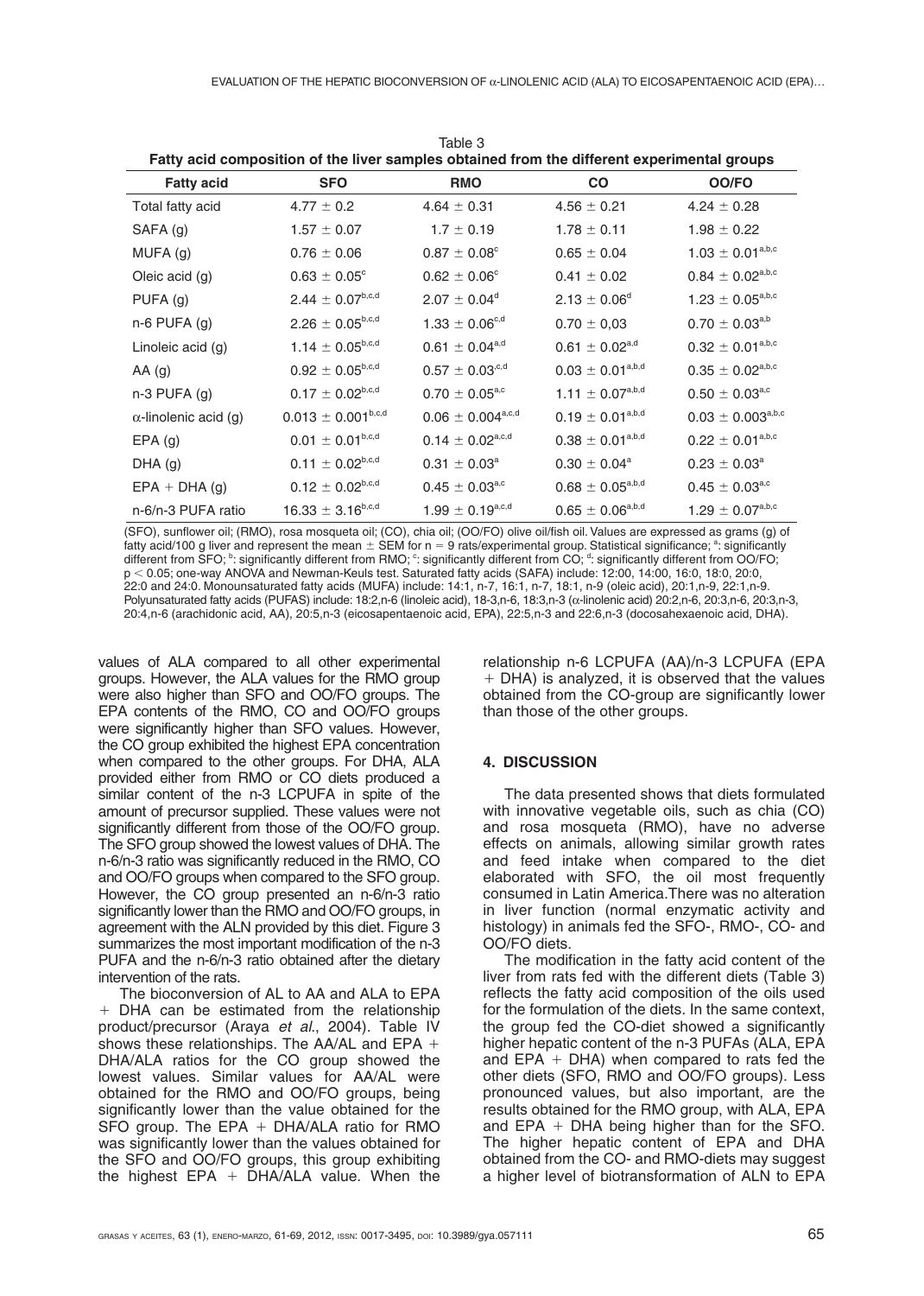

Hepatic content of (A) n-3 PUFA; (B) α-linolenic acid, (C) EPA, (D) DHA, (E) EPA + DHA, and (F) n-6/n-3 PUFA ratio. (SFO), sunflower oil; (RMO), rosa mosqueta oil; (CO), chia oil; (OO/FO) olive oil/ fish oil. Values (A to E) are expressed as grams (g) of fatty acid/100 g liver and values (A to F) represent the mean  $\pm$  SEM for n = 9 rats/experimental group. Statistical significance; <sup>a</sup>: significantly different from SFO; <sup>b</sup>: significantly different from RMO; <sup>c</sup>: significantly different from CO;  $d$ : significantly different from OO/FO;  $p < 0.05$ ; one-way ANOVA and Newman-Keuls test.

and DHA. However this biotransformation appears to be most efficient in the CO-fed group than in the RMO group when EPA formation is considered. This is not the case for DHA, because the fatty acid was not significantly modified in the liver, indicating that RMO and CO oils produced similar hepatic levels of DHA to those achieved from the OO/FOdiet. This observation suggests that regardless of the dose of ALA provided by the diet, liver DHA levels are not significantly modified. Our results are consistent with other studies on rodents, which demonstrated that dietary supplementation with ALA in fact stimulates the elongation and desaturation of this fatty acid to their bioactive products EPA and DHA, mostly favoring the biotransformation to EPA (Cho *et al.*, 1999a, Cho *et al*., 1999b, Wang *et al.*, 2005). It is important to consider the drastic reduction of the hepatic content of AA produced by the CO-diet, which is not observed for the RMO-diet. This alteration in the

n-6/n-3 ratio may produce a homeostatic imbalance. However we did not observ any adverse effect of this imbalance in the animals during the experimental protocol.

Results presented in table IV may appear contradictory in terms of the fact that a higher supply of ALA is not translated into a higher hepatic  $EPA + DHA/ALA$  ratio (observed in CO- and RMOgroups). However, the hepatic EPA and DHA contents of these groups are higher than the SFO group (Table 3), indicating that not all the ALA provided by the CO- and RMO-diet is transformed into n-3 LCPUFAs metabolic products. The low values for the ratio  $AA/EPA + DHA$  obtained for the CO group may suggest a higher bioconversion of the n-3 precursor (ALA) compared to the bioconversion of then-6 precursor (AL). These results may not be compared with those of the OO/ FO group, because these animals received preformed EPA and DHA.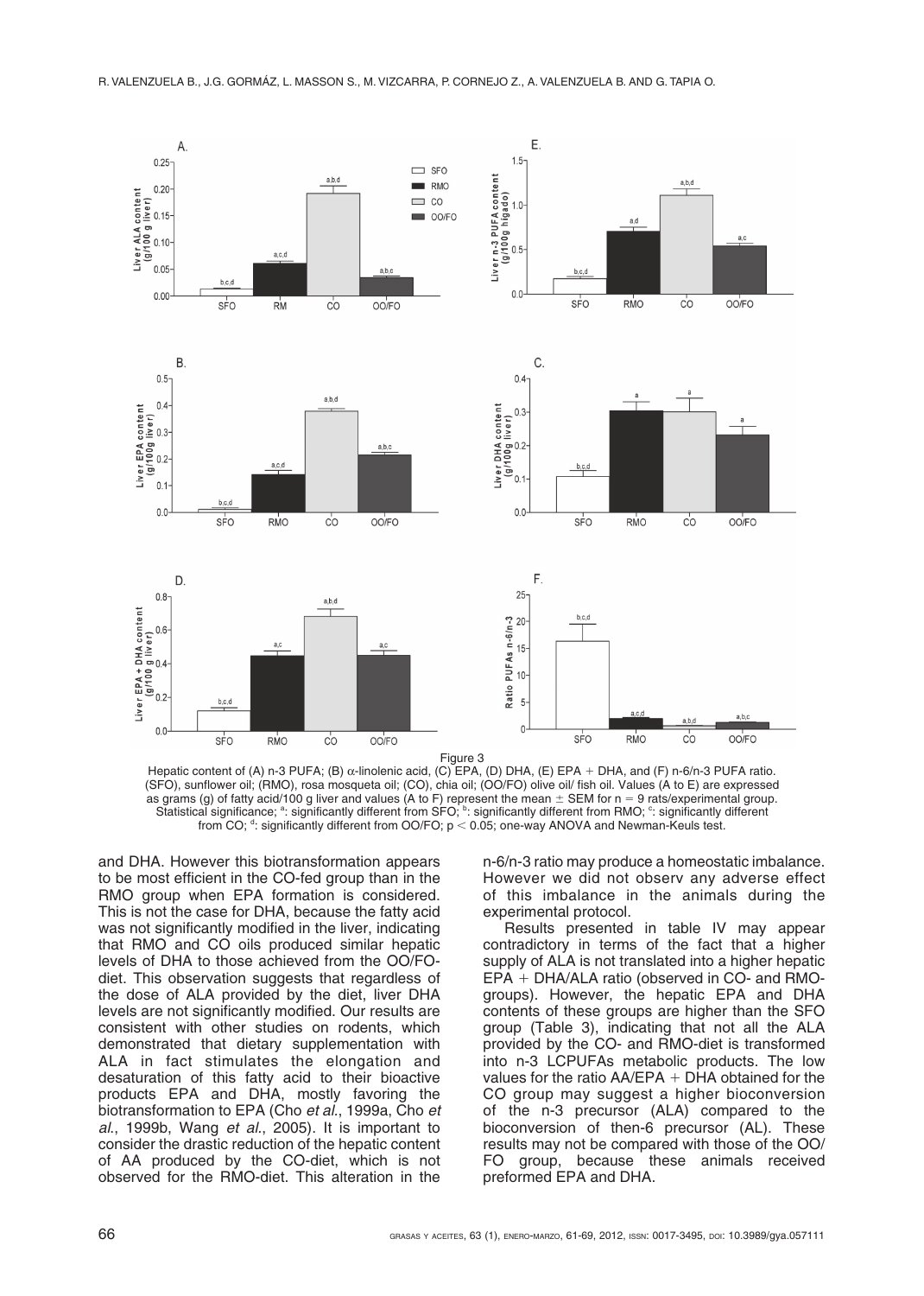| $17.77 \div 4$<br>Product/precursor ratio of n-6 (AA/LA) and n-3 fatty acids (EPA + DHA/ALA)<br>and n-6/n-3 LCPUFA ratio (AA/EPA + DHA) |                                  |                                |                              |                                |
|-----------------------------------------------------------------------------------------------------------------------------------------|----------------------------------|--------------------------------|------------------------------|--------------------------------|
|                                                                                                                                         | <b>SFO</b>                       | <b>RMO</b>                     | CO                           | OO/FO                          |
| AA/LA                                                                                                                                   | $0.80 \pm 0.03^{\circ}$          | $0.93 \pm 0.14^{\circ}$        | $0.05 \pm 0.002^{\rm a,b,c}$ | $1.09 \pm 0.05^{\text{a,c}}$   |
| $EPA + DHA/ALA$                                                                                                                         | $9.23 \pm 0.54^{\rm b,c,d}$      | $7.50 \pm 0.40^{\text{a,c,d}}$ | $3.58 \pm 0.20^{a,b,d}$      | $15.0 \pm 0.70^{a,b,c}$        |
| $AA/EPA + DHA$                                                                                                                          | 7.66 $\pm$ 0.11 <sup>b,c,d</sup> | $1.27 \pm 0.21^{\text{a,c,d}}$ | $0.04 \pm 0.001^{\rm a,b,d}$ | $0.77 \pm 0.02^{\text{a,b,c}}$ |

Table 4

(SFO), sunflower oil; (RMO), rosa mosqueta oil; (CO), chia oil; (OO/FO) olive oil/ fish oil. Values represent the mean ratio ± SEM obtained from each experimental group (n = 9). Statistical significance; <sup>a</sup>: significantly different from SFO;<br><sup>b</sup>: significantly different from RMO; <sup>c</sup>: significantly different from CO; <sup>d</sup>: significantly di  $p < 0.05$ ; one-way ANOVA and Newman-Keuls test.

Currently, a wide range of clinical studies has conclusively demonstrated the health benefits of n-3 PUFA consumption on the prevention and/or treatment of many diseases (Fetterman and Zdanowicz, 2009). Nevertheless, the low intake of foods considered as good sources of n-3 PUFAs in most western populations, fails to meet the nutritional requirements of these fatty acids, stimulating the consumption of nutritional supplements rich in n-3 PUFAs, mainly from marine origin (mammals, fish or algae oils) (Abete *et al*., 2009). However, these supplements are also not easily accessible to everybody; they often produce many difficulties, ranging from simple gastrointestinal disturbances in some people, to even the risk of chronic toxicity, due to an increasing traceability of pollutants from industrial sources, such as mercury, dioxins and PCBs (Lundeby *et al*., 2004, Bell *et al*., 2005; Sprague *et al*., 2010). In this scenario, the consumption of vegetable oils capable of covering the n-3 PUFAs needs, with a proven ability to induce the biosynthesis of EPA and DHA from its precursor ALA, may become a valid alternative to safely provide n-3 LCPUFAs. Chia and/or rosa mosqueta oils may constitute a good, safe and available source of ALA for the Latin American population to provide the well-known benefits of n-3 LCPUFA for cardiovascular diseases (Roth and Harris, 2010), rheumatoid arthritis (Hurst *et al*., 2010), obesity and diabetes mellitus (Oliver *et al*., 2010), neurodegenerative diseases (Cederholm and Palmblad, 2010), asthma (Fasano *et al*., 2010), inflammatory bowel disease (Bassaganya-Riera and Hontecillas, 2010; Knoc *et al*., 2009), cancer (Mandal *et al*., 2010; Szymanski *et al*., 2010), steatohepatitis (Araya *et al*., 2004; Gormaz *et al*., 2010), chronic kidney failure (Friedman, 2010) and against the injury caused to the heart and brain after ischemia/reperfusion episodes (Caló *et al*., 2005; Rodrigo *et al*., 2008; Zuñiga *et al*., 2010). However, the effect of these innovative oils of providing ALA for the synthesis of EPA and DHA, as was observed in our model, must be replicated in humans to assess the real value of these oils as a nutritional source of ALA for the formation of n-3 LCPUFAs. We are currently working on this issue.

## **5. CONCLUSIONS**

Results from the present study can establish that the consumption of chia and rosa mosqueta oil is not associated with adverse liver effects in rats. Furthermore, these oils, which are good sources of ALA, can significantly increase hepatic levels of ALA, EPA and DHA, producing much lower n-6/n-3 ratios. These results encourage us to develop future studies on the effects of chia and rosa mosqueta oil consumption in humans, aiming for the possible consideration of these oils, which are traditionally produced in many countries of South America, as a nutritional alternative of the n-3 PUFAs from marine origin. Future works must be focused on the study of desaturase activities, gene expression and molecular mechanisms involved in the metabolism of n-3 LCPUFAs.

### **ACKNOWLEDGMENTS**

This work was supported by grants 1090021 and 1110043 from FONDECYT (to G.T.), Chile.

## **REFERENCES**

- Abete P, Testa G, Galizia G, Della-Morte D, Cacciatore F, Rengo F. 2009. PUFA for human health: diet or supplementation?. *Curr. Pharm. Des*. **15**, 4186-90.
- Araya J, Rodrigo R, Pettinelli P, Araya AV, Poniachik J, Videla LA. 2010. Decreased liver fatty acid D-6 and D-5 desaturase activity in obese patients. *Obesity* **18**, 1460-3.
- Araya J, Rodrigo R, Videla LA, Thielemann L, Orellana M, Pettinelli P, Poniachik J. 2004. Increase in longchain polyunsaturated fatty acid n6/n 3 ratio in relation to hepatic steatosis in patients with non- alcoholic fatty liver disease. *Clin. Sci.* **106**, 635-43.
- Bassaganya-Riera Y, Hontecillas R. 2010. Dietary conjugated linoleic acid and n-3 polyunsaturated fatty acids in inflammatory bowel disease. *Curr. Opin. Clin. Nutr. Metab. Care* **13**, 569-73.
- Bell JG, McGhee F, James R. Dick, Douglas RT. 2005. Dioxin and dioxin-like polychlorinated biphenyls (PCBs) in Scottish farmed salmon (Salmo salar): effects of replacement of dietary marine fish oil with vegetable oils. *Aquacult.* **243**, 305-314.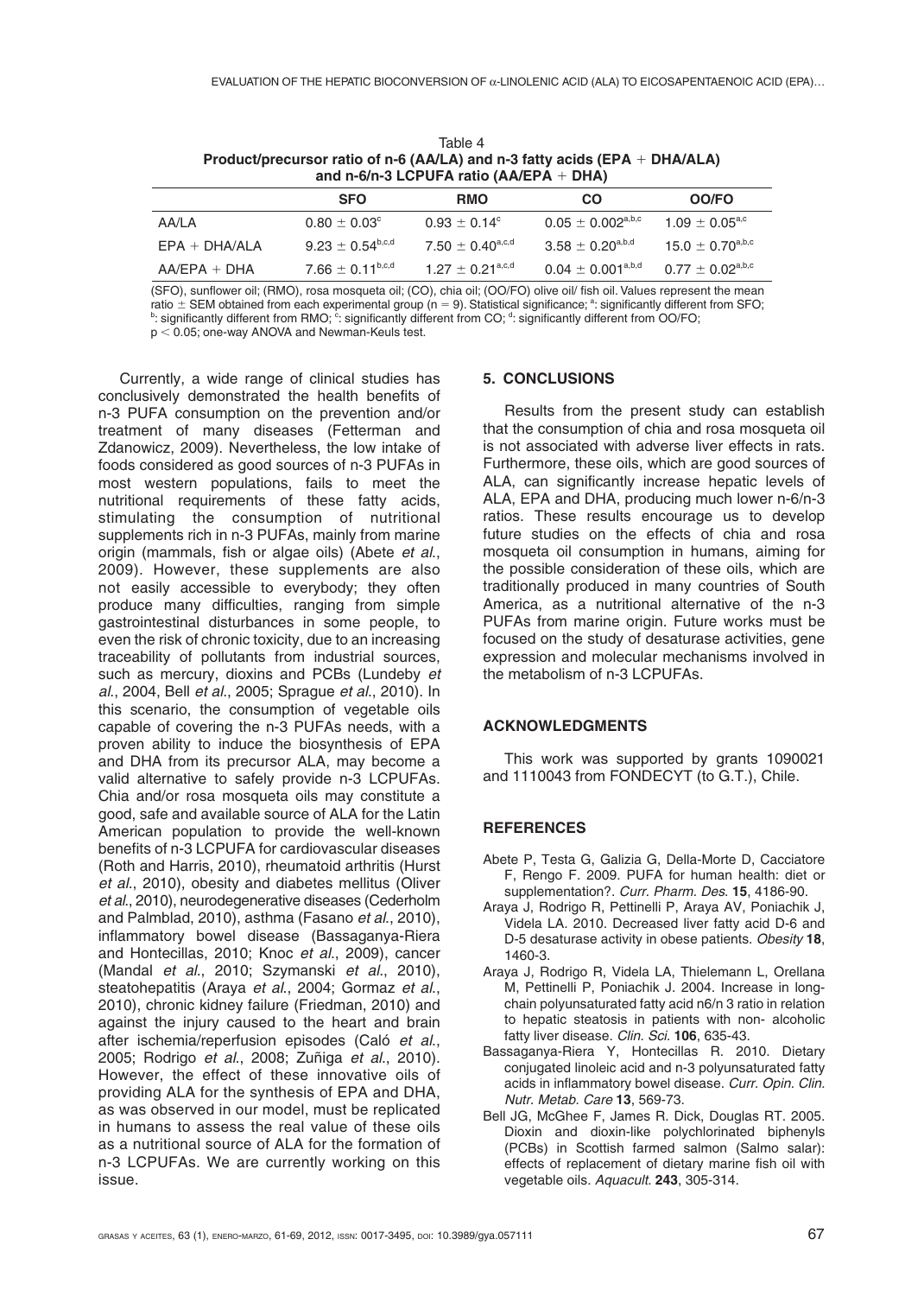- Bligh EG and Dyer WJ. 1959. A rapid method of total lipid extraction and purification. *Can. J. Biochem. Physiol.* **37**, 911-917.
- Brenner RR. 2003. Hormonal modulation of D6 and D5 desaturases: case of diabetes. *Prostag. Leukotr. Ess*. **68**, 151-162.
- Burr GO and Burr MM. 1930. On the nature and role of fatty acids essential in nutrition. *J. Biol. Chem.* **86**, 587-621.
- Calò L, Bianconi L, Colivicchi F, Lamberti F, Loricchio ML, de Ruvo E, Meo A, Pandozi C, Staibano M, Santini M. 2005. N-3 Fatty acids for the prevention of atrial fibrillation after coronary artery bypass surgery: a randomized, controlled trial. *J. Am. Coll. Cardiol*. **45**, 1723-8.
- Cederholm T and Palmblad J. 2010. Are omega-3 fatty acids options for prevention and treatment of cognitive decline and dementia? *Curr. Opin. Clin. Nutr. Metab. Care* **13**, 150-5.
- Chicco A, D'Alessandro M, Hein G, Oliva M, Lombardo Y. 2009. Dietary chia seed (Salvia hispanica) rich in –linolenic acid improves adiposity and normalises hypertriacylglycerolamia and insulin resistance in dyslipaemic rats. *Br. J. Nutr*. **101,** 41 50.
- Cunnane SC. 2003. Problems with essential fatty acids: time for a new paradigm? *Prog. Lipid Res.* **42**, 544-68.
- Cho HP, Nakamura M, Clarke SD. 1999a. Cloning, expression, and fatty acid regulation of the human delta-5 desaturase. *J. Biol. Chem*. **274**, 37335-9.
- Cho HP, Nakamura MT, Clarke SD. 1999b. Cloning, expression, and nutritional regulation of the mammalian Delta-6 desaturase. *J. Biol. Chem.* **274**, 471-7.
- Espada C, Berra M, Martinez M, Eynard A, Pascualini M. 2007. Effect of Chia oil (Salvia Hispanica) rich in ω-3 fatty acids on the eicosanoid release, apoptosis and T-lymphocyte tumor infiltration in a murine mammary gland adenocarcinoma. *Prostag. Leukotr. Ess*. **77**, 21-28.
- Fasano E, Serini S, Piccioni E, Innocenti I, Calviello G. 2010. Chemoprevention of lung pathologies by dietary n-3 polyunsaturated fatty acids. *Curr. Med. Chem*. **17**, 3358-76.
- Fetterman JW Jr, Zdanowicz MM. 2009. Therapeutic potential of n-3 polyunsaturated fatty acids in disease. *Am. J. Health Syst. Pharm*. **66**, 1169-79.
- Firestone, D. 1997. In Official Methods of Analysis of AOAC International (Cunniff, P., Ed.), pp. 963-964, *Assoc. Official Anal. Chem*., Gaithersburg, MD.
- Franco D, Pinelo M, Sineiro J, Núñez MJ. 2007. Processing of Rosa rubiginosa: extraction of oil and antioxidant substances. *Bioresource Technol.* **18**, 3506-12.
- Friedman AN. 2010. Omega-3 fatty acid supplementation in advanced kidney disease. Semin Dial. **23**, 396-400.
- Gormaz JG, Rodrigo R, Videla LA, Beems M. 2010. Biosynthesis and bioavailability of long-chain polyunsaturated fatty acids in non-alcoholic fatty liver disease. *Prog. Lipid Res*. **49**, 407-19.
- Guide for the Care and Use of Laboratory Animals. National Research Council (US) Committee for the Update of the Guide for the Care and Use of Laboratory Animals, 8th edition. Washington (DC): National Academies Press (US); 2011.
- Haggarty P. 2010. Fatty acid supply to the human fetus. *Annu Rev Nutr.* **30**, 237-55.
- Harris WS. 2009. The omega-3 index: from biomarker to risk marker to risk factor. Curr Atheroscler Rep. **11**, 411-7.
- Hoffman DR, Boettcher JA, Diersen-Schade DA. 2009. Toward optimizing vision and cognition in term infants by dietary docosahexaenoic and arachidonic acid supplementation: a review of randomized controlled trials. *Prostag. Leukotr. Ess*. **81**, 151-8.
- Holman RT, Johnson SB, Hatch TF. 1982. A case of human linolenic acid deficiency involving neurological abnormalities. *Am. J. Clin. Nutr.* **35**, 617-23.
- Holman RT. 1998. The slow discovery of the importance of omega 3 essential fatty acids in human health. *J. Nutr*. **128**, 427S-33S.
- Hurst S, Zainal Z, Caterson B, Hughes CE, Harwood JL. 2010. Dietary fatty acids and arthritis. *Prostag. Leukotr. Ess*.. **82**, 315-8.
- Kamal-Eldin A. and Andersson R. 1997. A Multivariate Study of the Correlation Between Tocopherol Content and Fatty Acid Composition in Vegetable Oils. *J. Am. Oil Chem. Soc.* **74**, 375-80.
- Kanai S, Uto K, Honda K, Hagiwara N, Oda H. 2011. Eicosapentaenoic acid reduce warfarin-induced arterial calcification in rats. *Atherosclerosis* **215**, 43-51.
- Knoc B, Matthew B, Roy N, McNabb W. 2009. Study of the effects dietary polyunsaturated fatty acids: Molecular mechanisms involved in intestinal inflammation. *Grasas Aceites* **60,** 8-21.
- Kim W, McMurray DN, Chapkin RS. 2010. n-3 polyunsaturated fatty acids--physiological relevance of dose. *Prostag. Leukotr. Ess*. **82**, 155-8.
- Li D, Hu X. 2009. Fish and its multiple human health effects in times of threat to sustainability and affordability: are there alternatives? *Asia Pac. J. Clin. Nutr.* **18**, 553-63.
- Lundebye AK, Berntssen MHG, Lie G, Ritchie P. Isosaari H, Kiviranta T, Vartianen T. 2004. Dietary uptake of dioxins (PCDD/PCDFs) and dioxin-like PCBs in Atlantic salmon (Salmo salar) *Aquacult. Nut*. **10**, 199-207.
- Mandal CC, Ghosh-Choudhury T, Yoneda T, Choudhury GG, Ghosh-Choudhury N. 2010. Fish oil prevents breast cancer cell metastasis to bone. *Biochem. Biophys. Res. Commun.* **402**, 602-7.
- Molendi-Coste O, Legry V, Leclercq IA. 2011. Why and How Meet n-3 PUFA Dietary Recommendations? *Gastroenterol. Res. Pract*. Article ID 364040.
- Muhlhausler BS, Gibson RA, Makrides M. 2010. Effect of long-chain polyunsaturated fatty acid supplementation during pregnancy or lactation on infant and child body composition: a systematic review. *Am. J. Clin. Nutr*. **92**, 857-63.
- Nakamura MT and Nara TY. 2004. Structure, function, and dietary regulation of D6, D5, and D9 desaturases. *Annu. Rev. Nutr*. **24**, 345-76.
- Oliver E, McGillicuddy F, Phillips C, Toomey S, Roche HM. 2010. The role of inflammation and macrophage accumulation in the development of obesity-induced type 2 diabetes mellitus and the possible therapeutic effects of long-chain n-3 PUFA. *Proc. Nutr. Soc.* **69**, 232-43.
- Orellana M, Varela N, Guajardo V, Araya J, Rodrigo R. 2002. Modulation of rat liver cytochrome P450 activity by prolonged red wine consumption. *Comp. Biochem. Physiol. C. Toxicol. Pharmacol.* **131**, 161-6.
- Picq M, Chen P, Perez M, Michaud M, Véricel E, Guichardant M, Lagarde M. 2010. DHA metabolism: targeting the brain and lipoxygenation. *Mol. Neurobiol*. **42**, 48-51.
- Poudyal H, Panchal S, Waaders J, Ward L, Brown L. 2011. Lipid redistribution by  $\alpha$ -linolenic acid-rich chia seed inhibits stearoyl-CoA desaturase-1 and induces cardiac and hepatic protection in dietinduced obese rats. *J. Nut. Biochem*. In press.